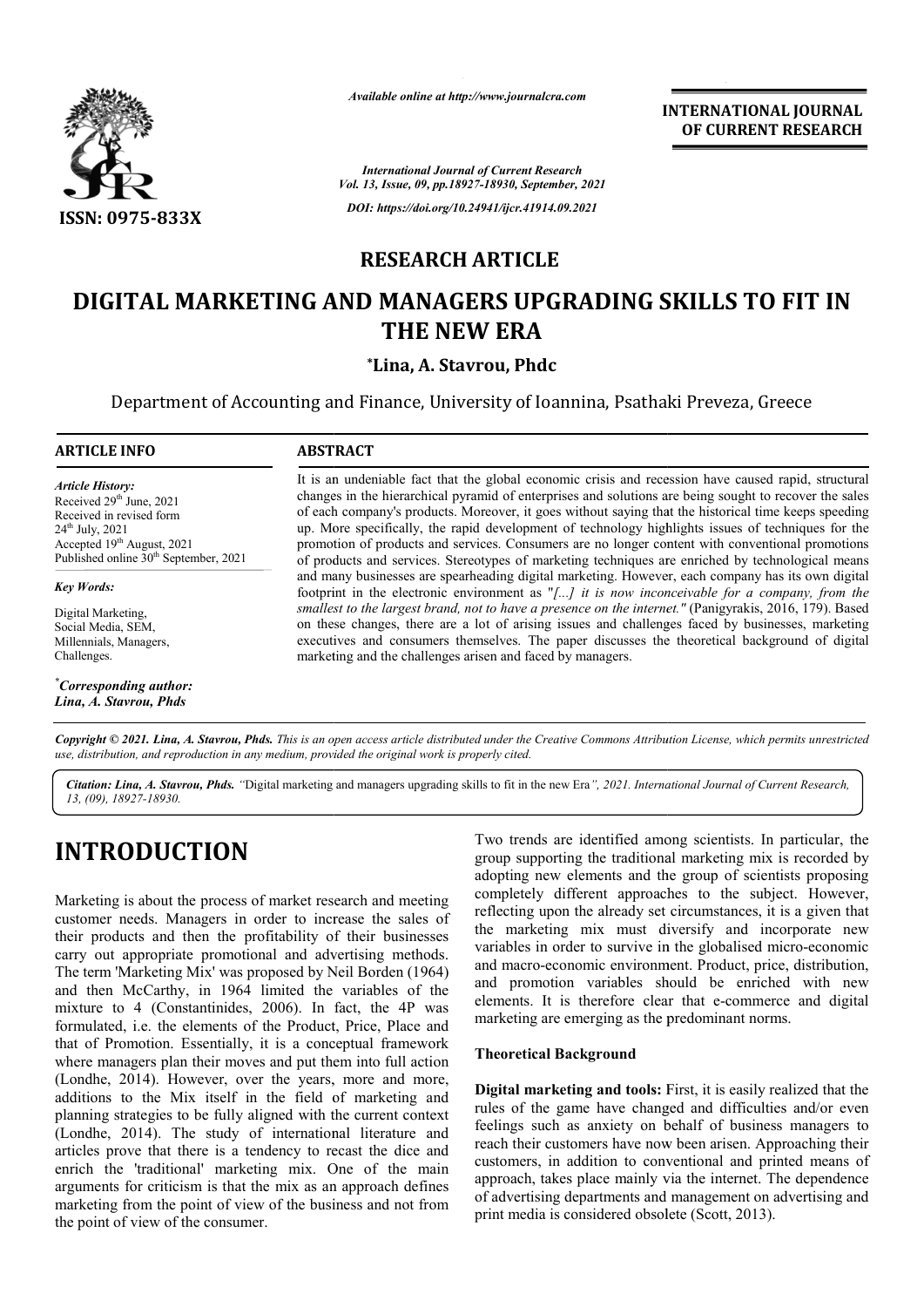Therefore, digital promotions, in short, digital marketing plays the leading role. Indeed, numbers and measurable data never lie; the money spent on digital marketing in 2016 was more than the money spent on TV ads (BI Intelligence, 2016, as in Smith, 2017). The conceptualization of digital marketing can be given by Chaffey, et al. (2006, 10) who define it as "*the management and execution of marketing using electronic media such as the web, e-mail, interactive TV and wireless media in conjunction with digital data about customers' characteristics and behaviour.*" A key difference between the concepts of digital marketing and conventional marketing is identified. The critical issue lies in the interaction between customers and the product. More specifically, conventional means of promoting products essentially present the product to their potential customers in a passive way. On the contrary, in digital marketing, the customer himself is defined as the driving force, the trigger to search for information and products. "*Digital marketing is user-centered, more measurable, ubiquitous, interactive.*" (Piñeiro-Otero & Martínez-Rolán, 2016, 39). The main advantages of digital promotions of products and services include *"[...] branding, functionality, interactivity, visual communication, related advertising, community connections, virality [....]*" (as cit. above, 2016, 39). Digital marketing has promotional channels and strategies to achieve the initial goals. In other words, the distribution channels constitute a mechanism that enables businesses to reach their clients and promote their products simultaneously (Key, 2017). Therefore, potential customers are informed in a quite effortless and costly way. The most widely used promotional channels are e-mail, social media, and search engine marketing (SEM).

*Search-engine marketing:* Search engine marketing includes search engine optimization (SEO) and cost-per-click (PPC) (Key, 2017). Google has so far emerged as the dominant search engine (Piñeiro-Otero & Martínez-Rolán, 2016). Search engines are the means of searching for information, products, and services. Proper consumers search will produce correct results and meet their needs in terms of finding the right tangible and intangible goods. The keywords used as well as the unique characteristics of the goods offered will significantly and effectively limit the search. Otherwise, the competitive advantage of enterprises to dominate over the others disappears (West, 2016). Search engines have an advantage over conventional promotions as they are the strongest means of return on investment. The prevalence of a website and the goods offered to potential consumers depends, for the most part, on optimisation. The optimization of the website and its consequently improved ranking inevitably increase the site traffic, and/or sales of goods. (Xiaojie, Yuan & Jian, 2016). Search engine marketing is the umbrella term, including optimization and online presence. Searching electronically for goods results in thousands or even millions of webpages. To illustrate this point, we should use the example of the large H&M mass clothing chain. At the top of the google engine webpage, paid entries are displayed, and then organic entries are displayed. Paid Per Click entries stipulate that if consumers click on the advertised listings, businesses must pay the corresponding price in the search engine. Organic results relate to clicks on unpaid and essentially free listings (Kelsey, 2017).

*E-mail marketing:* E-mail marketing is proven to be of strategic importance, in turn. It has emerged as a key digital promotion tool.

The most common e-mail consumers receive regularly is Newsletters. A few benefits are identified when applying email marketing. Communication via e-mails is massive and targeted. Communication costs are also limited, if not zeroed. The company's website traffic, sales and revenues are growing dynamically, and the consumer is totally accessible (Hudák et al., 2017; Piñeiro-Otero & Martínez-Rolán, 2016). The disadvantages of e-mail marketing are the tendency of consumers to stop being subscribers to the business database or e-mails to be filed as spams. In these cases, no matter how the content of the e-mails is optimized is and/or used the appropriate, personalized banners, it will not engage the consumer since he has already set restrictive conditions for their display (Piñeiro-Otero & Martínez-Rolán, 2016). Consumers of today compared to consumers of the past treat differently the advertisements and newsletters they receive through e-mails. This transpires as e-mails are more personal, the consumer has consented to their acceptance and has the available space and time to process them whenever he wishes (Chittenden & Rettie, 2002).

*Social media:* The third promotional channel is social media. Most people intend or already have an account on popular social media such as Facebook, Twitter, Instagram, Linkedin, Pinterest, Youtube etc. (Alalwan et al. 2017). The advent and integration of social media into our daily lives sets the foundation for businesses to take steps to promote their goods through this means. Digital social groups of people who are created share content, opinions, create content and advertise goods by themselves. "*The question is no longer if people are signing in; the question is what they are signing in to and why they use certain applications to do so.*" (Tiago & Veríssimo, 2014, 704).

Marketing through social networks can be defined as "*a dialogue often triggered by consumers/audiences, or a business/product/services […] to set in motion a revealing communication on some promotional information […] benefitting all of the involved parties.*" (Dwivedi et al., 2015, 291, ct. in Alalwan et al., 2017, 1179).

The evidence of some studies on the power of social media on consumers is irrefutable. Three quarters of consumers, following their online, interactive communication with the company, tend to alter their opinion about it. Also, if the customer chooses the 'like' reaction regarding the advertised good, there is more than 50% chance of buying it etc. (Funk, 2013). In the literature review carried out by Alawan et al., in 2017, they identified specific advantages and benefits that citation quote. Social platforms promote the 'targeting' of customers, replace traditional 'word of mouth' information and expand it extensively, develop pure relationships with their customers where customers are informed, involved, give feedback. and why not counter-recommend. Social network marketing highlights another issue of the utmost importance, namely how people connect to their accounts. As ComScore Media Metrix reports, in 2012 40% of users logged on to social platforms from their mobile (Funk, 2013, 60). However, the issue of Mobile marketing arises. Millenials and especially post-millenials (generation G) are considered digitally indigenous. As a result, "*This generation not only uses their smartphones to connect with the world, but also do their shopping.*" (Marketing Charts, 2017, in Smith, 2017, 1). It is speculated that spending on digital mobile marketing will be up to 72% (Chaffey, 2016; Smith, 2017, 4).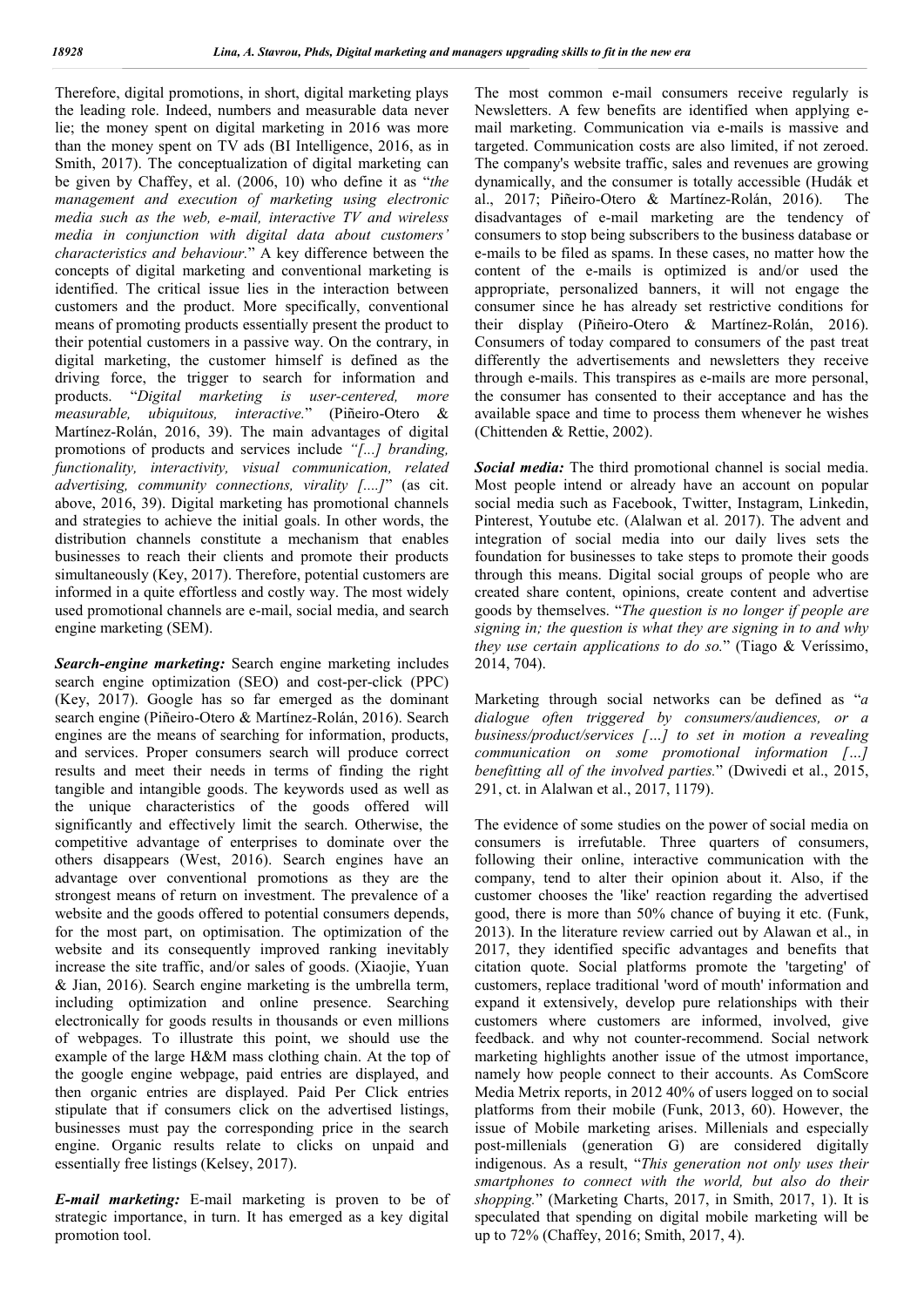Borrowing Funk's information (2013, 60), a new generation of digital network marketing emerges and the coinage of the words 'mobile' and 'social' was proposed and the word 'mocial' is now recorded as slang among marketing scientists. The Millenials generation likes to get coupons, gets annoyed when pop-up entries appear, is attracted to nice images and graphics, seeks 'interpersonal', digital communication, appreciates interaction by writing reviews regarding goods and, finally, shows a preference for good prices and shipping offerings (Smith, 2011). Smith (2017) also recorded in her research the preferences of post-millennials regarding ads and promotions on social media. It is shown that digital natives also prefer offers, realistic, entertaining content, do not particularly appreciate personalized content. Post-millenials strongly underlined the possibility of rejecting advertising content as functionality and time saving are parameters of paramount importance. A finding of the research worth-mentioning is that the time devoted on behalf of post-millenials to a promotional content amounts to eight seconds the most (Smith, 2017, 8).

On social media, the same discrimination prevails in advertising content posted on search engines, i.e. organic and paid listings, is observed Similarly, users are divided into organic users and paid users. Organic users are those who share digital, promotional material, but sharing is not subject to any financial transaction and reward. Businesses desire to expand their organic user population as the more of the followers are involved with a Facebook post (clicking, liking, commenting, sharing), the more the percentage of organic users expands. It appears that user engagement is proving decisive based on digital content. Finally, marketing managers should adapt to new, rapidly evolving technological data and consider that "*The social media networks are constantly tweaking their algorithms–each tweak could potentially sink content that was previously rising to the top of the News Feed*." (Peruta & Shields, 2018, 14).

**Challenges:** The main variables and techniques of digital marketing have been clarified above. The characteristics of two generations have also been mentioned, which, although they do not have a huge age gap between them, have a looming digital divide. All these variables and components of digital marketing also create new challenges that will either businesses be able to mitigate them or, unfortunately, will drift into 'business oblivion'. First, it appears that marketing managers face huge challenges as digital marketing through social media proves to be a glorious field of action but at the same time demanding. The consumer is the leading force of the business, and his needs prevail. Marketing executives and businesses, in order to succeed, must collect the majority of preferences and involve as many different generations of users as they can. Indeed, the recent Eigenraam et al. (2018) survey found five types of digital consumer engagement. In other words, the authors recorded a classification of digital consumers and the reasons why they are digitally involved. Their engagement practices are categorised into five species, or "*[...] practices (1) for fun, (2) for learning, (3) for giving feedback to a brand, and practices where customers (4) talk about a brand, or (5) work for a brand.*" (Eigenraam et al., 2018, 113). Businesses need to be vigilant about consumer preferences. In addition, executives should consider that they no longer manage the tangible product but the social platform where they should engage and motivate users. Another issue that needs to be addressed is technology-based companies such as AirBnb and Uber, which are up against conventional

businesses. Technology-based businesses are expanding their customer base and consumers are choosing from a wide range of goods. However, the challenge for more conventional businesses is that they will have to adopt a mix of marketing practices to stand up and take part in the business arena. Interaction between consumers/users creates sharing of information and reviews. In the event of defamation, managers should ensure that consumers' intention towards their products changes (Hofacker & Belanche, 2016). As a result of the above is the identified talent gap in terms of aptitudes, skills and, in general, the human capital that the digital marketing executive must hold in particular to develop a metric system of the impact of the company's digital marketing (Leefang et al., 2014). Managers are claimed to lack technical skills, i.e. limited knowledge of digital marketing techniques as well as knowledge about social media fora. Also, the inability to define a strategic planning and metric system (Royle & Lang, 2013). Regarding the metric system through which the digital impact of enterprises is validated, it has been proposed to create "*[…] a universal metric that allows for direct comparison of financial outcomes between traditional and online media.*" (Leefang et al., 2014, 8).

The author is fully aligned with Cliff Wymbs (2011) who underlines the fact that the time has come for a brand, new specialization in academia. However, "*[...] a radical redesign of the marketing curriculum consistent with the emerging student and business needs of the 21st century is required.*" (Wymbs, 2011, 93). The last emerging issue is the question of ethics among people working in the digital marketing industry. Ethical norms and regulatory rules are an inviolable area so that there is no breach of trust between companies and, moreover, experts in the field do not fall into the trap to optimise the image of business (Iredale & Heinze, 2016).

#### **Conclusion**

It is common sense that, the implementation of digital marketing is characterised by benefits and resulting challenges. In order for companies not to lose their competitive advantage, they will have to change their organisational structure and recruit managers more capable and knowledgeable regarding digital technology and marketing. This will be achieved on the basis of the creation of a new academic field, incorporating traditional and digital marketing principles. It is vital every stakeholder (academia, businesses, potential managers) understand that if proper changes do not take place, they will be considered obsolete within the ever-demanding business environment.

There is not any conflict of interest

No funding source has been used

## **REFERENCES**

- Alalwan, A.A., Rana, N.P., Dwivedi, Y.K. & Algharabat, R. 2017. Social media in marketing: An analysis of the existing literature. Telematics and Informatics, 34:1177- 1190.
- Chaffey, D., Ellis-Chadwick, F., Mayer, R. et al. Internet Marketing: Strategy, Implementation and Practice. 3rd ed. England: Pearson Education Limited, 2006.